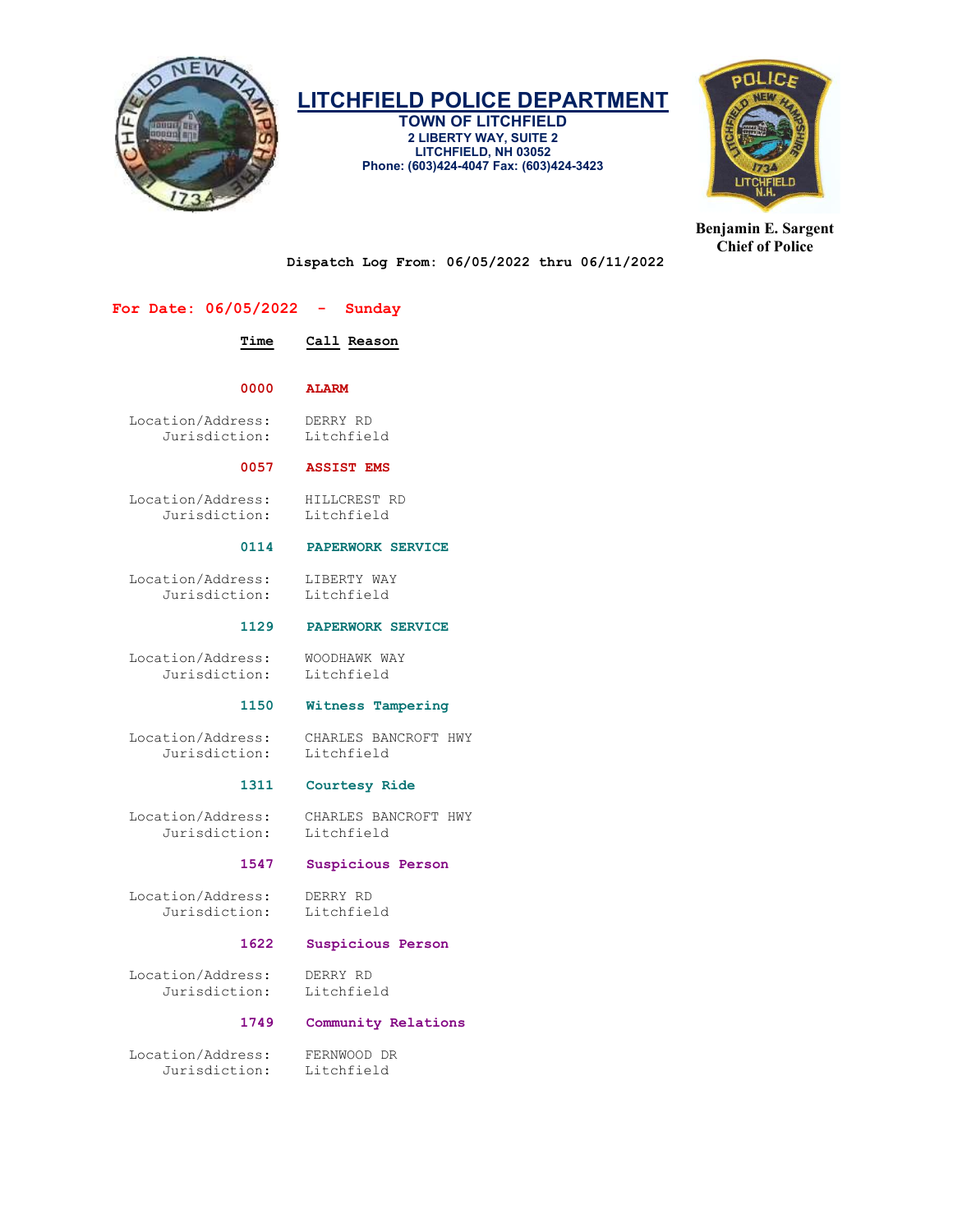#### 2018 Animal Involved Incident

 Location/Address: MAPLE CT Jurisdiction:

# 2057 Suspicious Person

 Location/Address: DERRY RD Jurisdiction: Litchfield

# 2343 ASSIST OTHER AGENCY

 Location/Address: CHARLES BANCROFT HWY Jurisdiction: Litchfield

# For Date: 06/06/2022 - Monday

# 0641 PAPERWORK SERVICE

 Location/Address: LIBERTY WAY Jurisdiction: Litchfield

# 0828 JUVENILE OFFENSES

 Location/Address: MCELWAIN DR Jurisdiction: Litchfield

#### 0854 Community Relations

 Location/Address: MCELWAIN DR Jurisdiction: Litchfield

# 0901 Community Relations

Location/Address: HIGHLANDER CT<br>Jurisdiction: Litchfield Jurisdiction:

### 0905 JUVENILE OFFENSES

 Location/Address: CHARLES BANCROFT HWY Jurisdiction: Litchfield

#### 0941 Community Relations

 Location/Address: CHARLES BANCROFT HWY Jurisdiction: Litchfield

# 0945 Follow Up

Location/Address: LIBERTY WAY<br>Jurisdiction: Litchfield Jurisdiction:

# 1125 ASSIST EMS

 Location/Address: CHARLES BANCROFT HWY Jurisdiction: Litchfield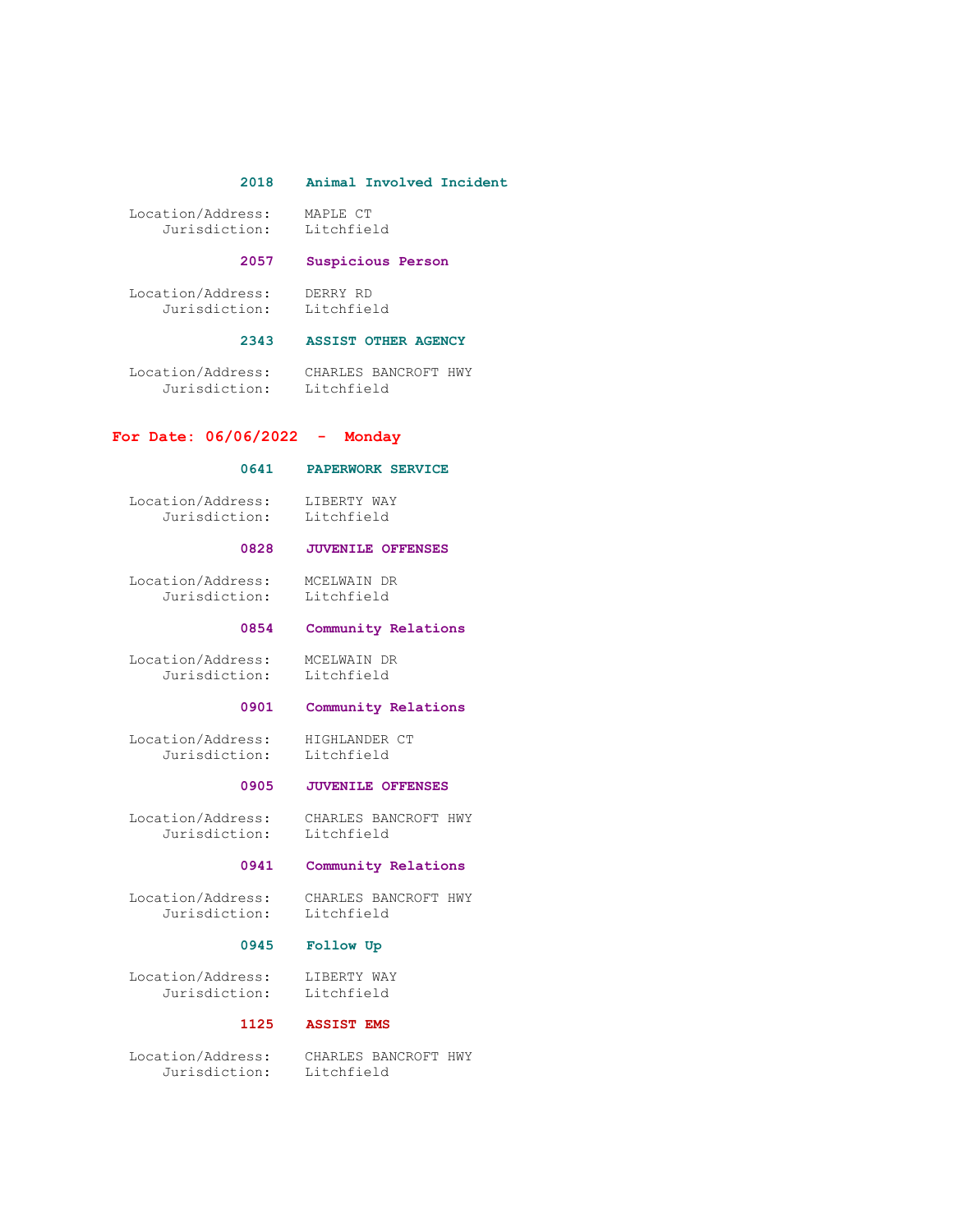

TOWN OF LITCHFIELD 2 LIBERTY WAY, SUITE 2 LITCHFIELD, NH 03052 Phone: (603)424-4047 Fax: (603)424-3423



Benjamin E. Sargent Chief of Police

#### 1238 Community Relations

Location/Address: LIBERTY WAY<br>Jurisdiction: Litchfield Jurisdiction:

# 1241 WELFARE CHECK

 Location/Address: BRADFORD DR Jurisdiction: Litchfield

# 1336 SERVE RESTRAINING ORDER

 Location/Address: WOODHAWK WAY Jurisdiction: Litchfield

# 1351 SERVE RESTRAINING ORDER

Location/Address: LIBERTY WAY<br>Jurisdiction: Litchfield Jurisdiction:

#### 1444 ASSIST OTHER AGENCY

Location/Address: LIBERTY WAY<br>Jurisdiction: Litchfield Jurisdiction:

# 1512 Follow Up

 Location/Address: BRADFORD DR Jurisdiction: Litchfield

# 1559 Scam Telephone

 Location/Address: PAGE RD Jurisdiction:

#### 1823 ASSIST EMS

Location/Address: MULBERRY LN<br>Jurisdiction: Litchfield Jurisdiction:

# 1849 PAPERWORK SERVICE

 Location/Address: WOODHAWK WAY Jurisdiction: Litchfield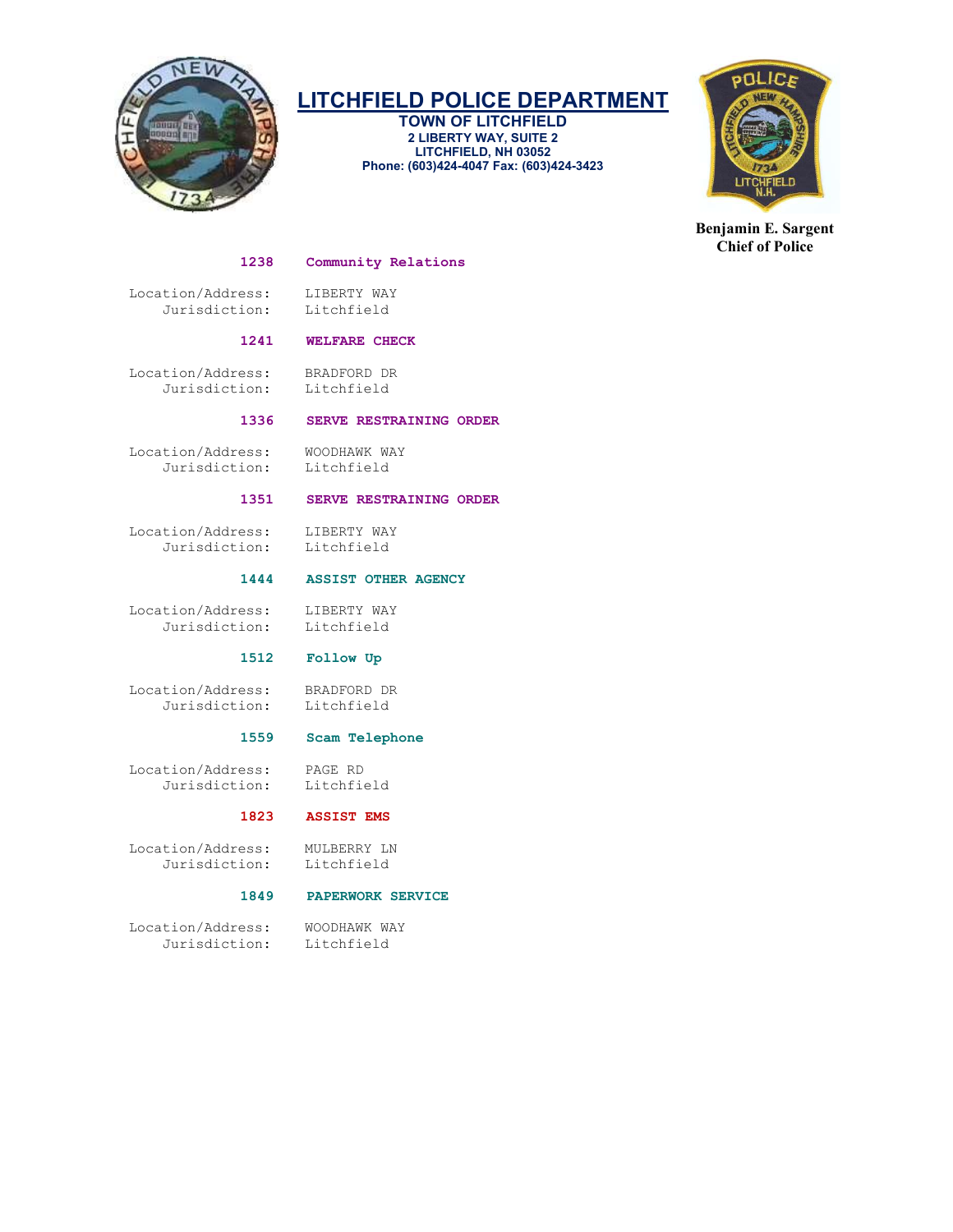# For Date: 06/07/2022 - Tuesday

# 0717 ASSIST CITIZEN

 Location/Address: LIBERTY WAY Jurisdiction: Litchfield

# 0751 Community Relations

 Location/Address: HIGHLANDER CT Jurisdiction: Litchfield

#### 0820 Community Relations

 Location/Address: MCELWAIN DR Jurisdiction: Litchfield

# 0821 Sex Offender Registration

Location/Address: LIBERTY WAY<br>Jurisdiction: Litchfield Jurisdiction:

# 0837 Animal Involved Incident

 Location/Address: MARC LN Jurisdiction: Litchfield

#### 0905 Community Relations

 Location/Address: CHARLES BANCROFT HWY Jurisdiction:

### 1109 ASSIST OTHER AGENCY

 Location/Address: SUGAR HILL LN Jurisdiction: Litchfield

#### 1201 ASSIST CITIZEN

 Location/Address: LIBERTY WAY Jurisdiction: Litchfield

### 1248 SERVE RESTRAINING ORDER

Location/Address: LIBERTY WAY<br>Jurisdiction: Litchfield Jurisdiction:

#### 1319 Follow Up

Location/Address: LIBERTY WAY<br>Jurisdiction: Litchfield Jurisdiction:

#### 1323 ASSIST OTHER AGENCY

 Location/Address: LIBERTY WAY Jurisdiction: Litchfield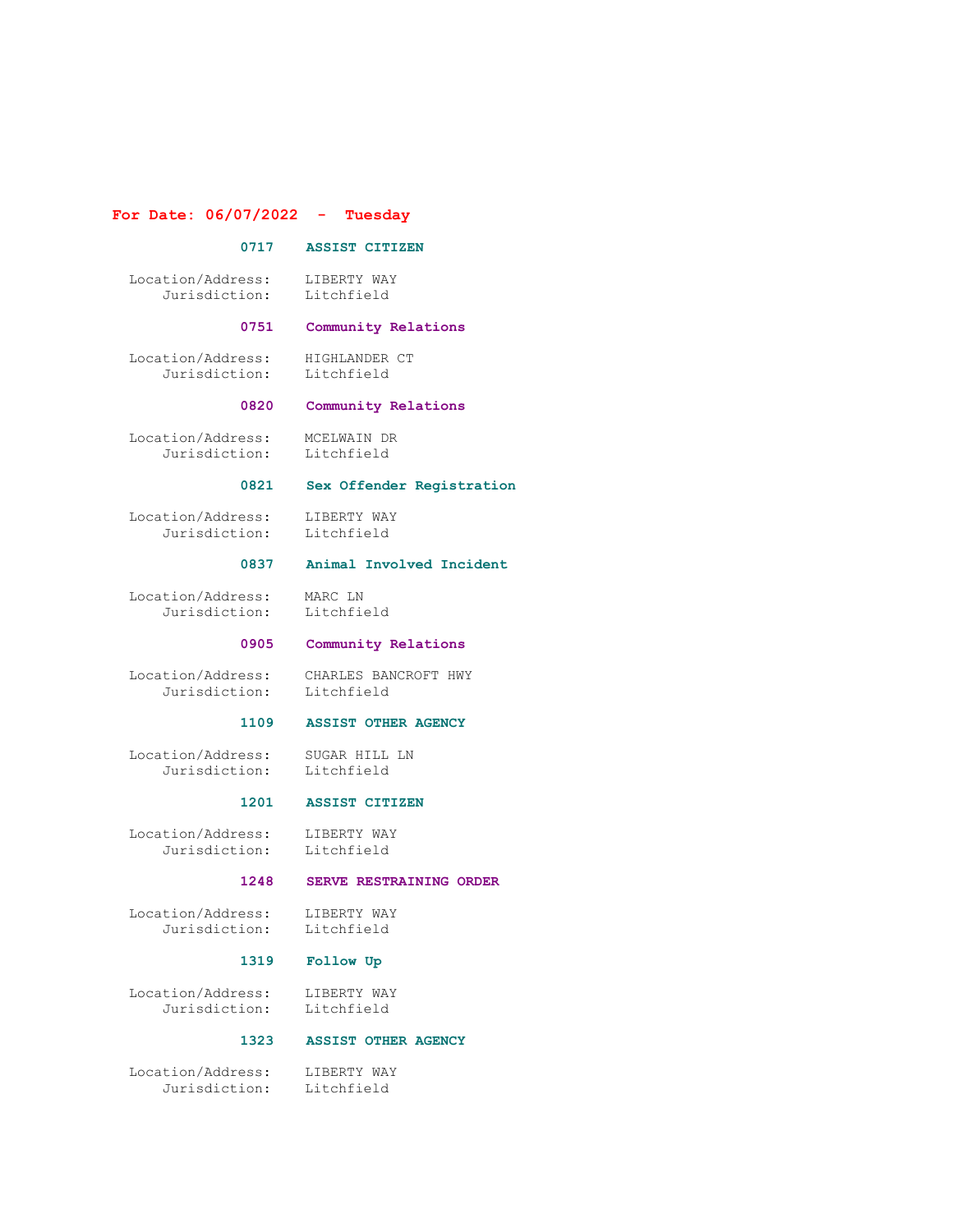

TOWN OF LITCHFIELD 2 LIBERTY WAY, SUITE 2 LITCHFIELD, NH 03052 Phone: (603)424-4047 Fax: (603)424-3423



Benjamin E. Sargent Chief of Police

#### 1651 Sex Offender Registration

Location/Address: LIBERTY WAY<br>Jurisdiction: Litchfield Jurisdiction:

# 1658 FINGERPRINTING

 Location/Address: LIBERTY WAY Jurisdiction: Litchfield

# 1714 ASSIST OTHER AGENCY

 Location/Address: LIBERTY WAY Jurisdiction: Litchfield

# 1910 Follow Up

Location/Address: LIBERTY WAY<br>Jurisdiction: Litchfield Jurisdiction:

#### 1938 MOTOR VEHICLE LOCKOUT

Location/Address: HIGHLANDER CT<br>Jurisdiction: Litchfield Jurisdiction:

# 1946 Runaway Juvenile

 Location/Address: LOUISE DR Jurisdiction: Litchfield

# 2150 Community Relations

 Location/Address: FERNWOOD DR Jurisdiction:

# 2331 Follow Up

 Location/Address: LOUISE DR Jurisdiction:

# For Date: 06/08/2022 - Wednesday

# 0730 Follow Up

Location/Address: LIBERTY WAY<br>Jurisdiction: Litchfield Jurisdiction:

# 0746 Community Relations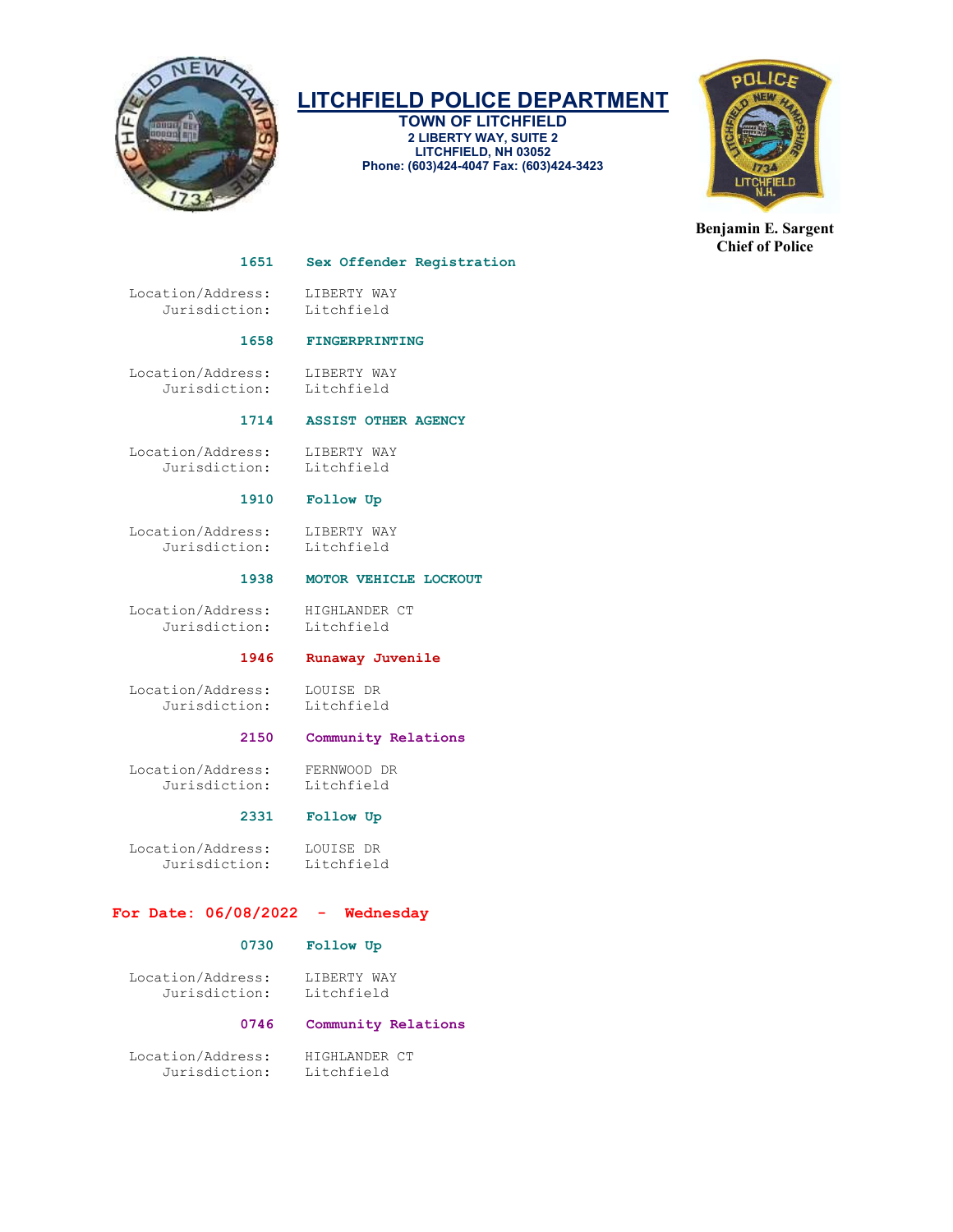#### 0820 Follow Up

Location: CAC NASHUA<br>sdiction: Litchfield Jurisdiction:

#### 0833 MOTOR VEHICLE COMPLAINT

 Location/Address: CHARLES BANCROFT HWY Jurisdiction: Litchfield

# 1038 Community Relations

Jurisdiction: Litchfield

Location/Address: CHARLES BANCROFT HWY

# 1124 ASSIST OTHER AGENCY

 Location/Address: LIBERTY WAY Jurisdiction: Litchfield

# 1139 Community Relations

 Location/Address: MCELWAIN DR Jurisdiction:

#### 1152 Animal Involved Incident

 Location/Address: NAUMKEAG CT Jurisdiction: Litchfield

# 1246 Community Relations

Location/Address: HIGHLANDER CT<br>Jurisdiction: Litchfield

Hignun...<br>Litchfield

# 1309 Follow Up

 Location/Address: LIBERTY WAY Jurisdiction: Litchfield

#### 1415 ASSIST OTHER AGENCY

Location/Address: LIBERTY WAY<br>Jurisdiction: Litchfield Jurisdiction:

#### 1455 WELFARE CHECK

 Location/Address: STARK LN Jurisdiction:

# 1645 ASSIST OTHER AGENCY

 Location/Address: LIBERTY WAY Jurisdiction: Litchfield

#### 1710 Pedestrian

Jurisdiction: Litchfield

Location/Address: PAGE RD + ALBUQUERQUE AVE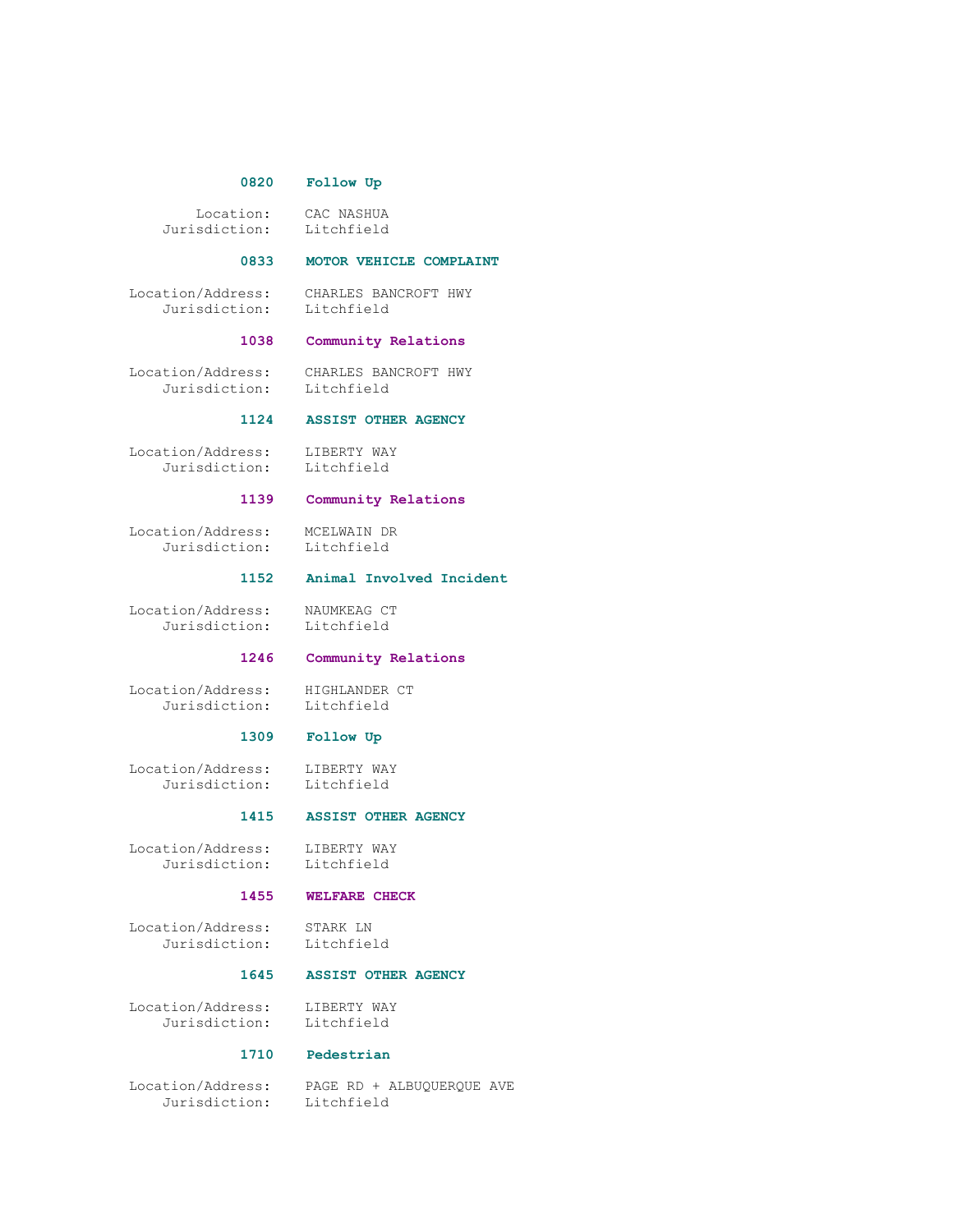

TOWN OF LITCHFIELD 2 LIBERTY WAY, SUITE 2 LITCHFIELD, NH 03052 Phone: (603)424-4047 Fax: (603)424-3423



Benjamin E. Sargent Chief of Police

1747 Follow Up

 Location/Address: AUTUMN CIR Jurisdiction:

# 1754 ASSIST OTHER AGENCY

Location/Address: LIBERTY WAY<br>Jurisdiction: Litchfield Jurisdiction:

# 1922 Community Relations

Jurisdiction: Litchfield

Location: SAWMILL PARK

# 2030 Community Relations

Location/Address: LIBERTY WAY<br>Jurisdiction: Litchfield Jurisdiction:

#### 2331 ASSIST CITIZEN

 Location/Address: ALBUQUERQUE AVE + HILLCREST RD Jurisdiction:

#### For Date:  $06/09/2022 -$  Thursday

# 0019 ASSIST CITIZEN

 Location/Address: CHARLES BANCROFT HWY Jurisdiction:

# 0942 Motor Vehicle Accident

Location/Address: CENTURY LN<br>Jurisdiction: Litchfield Jurisdiction:

#### 1042 Community Relations

Location/Address: HIGHLANDER CT<br>Jurisdiction: Litchfield Jurisdiction:

#### 1213 ASSIST EMS

 Location/Address: BIXBY RD Jurisdiction:

### 1216 Follow Up

Location/Address: LIBERTY WAY<br>Jurisdiction: Litchfield Jurisdiction: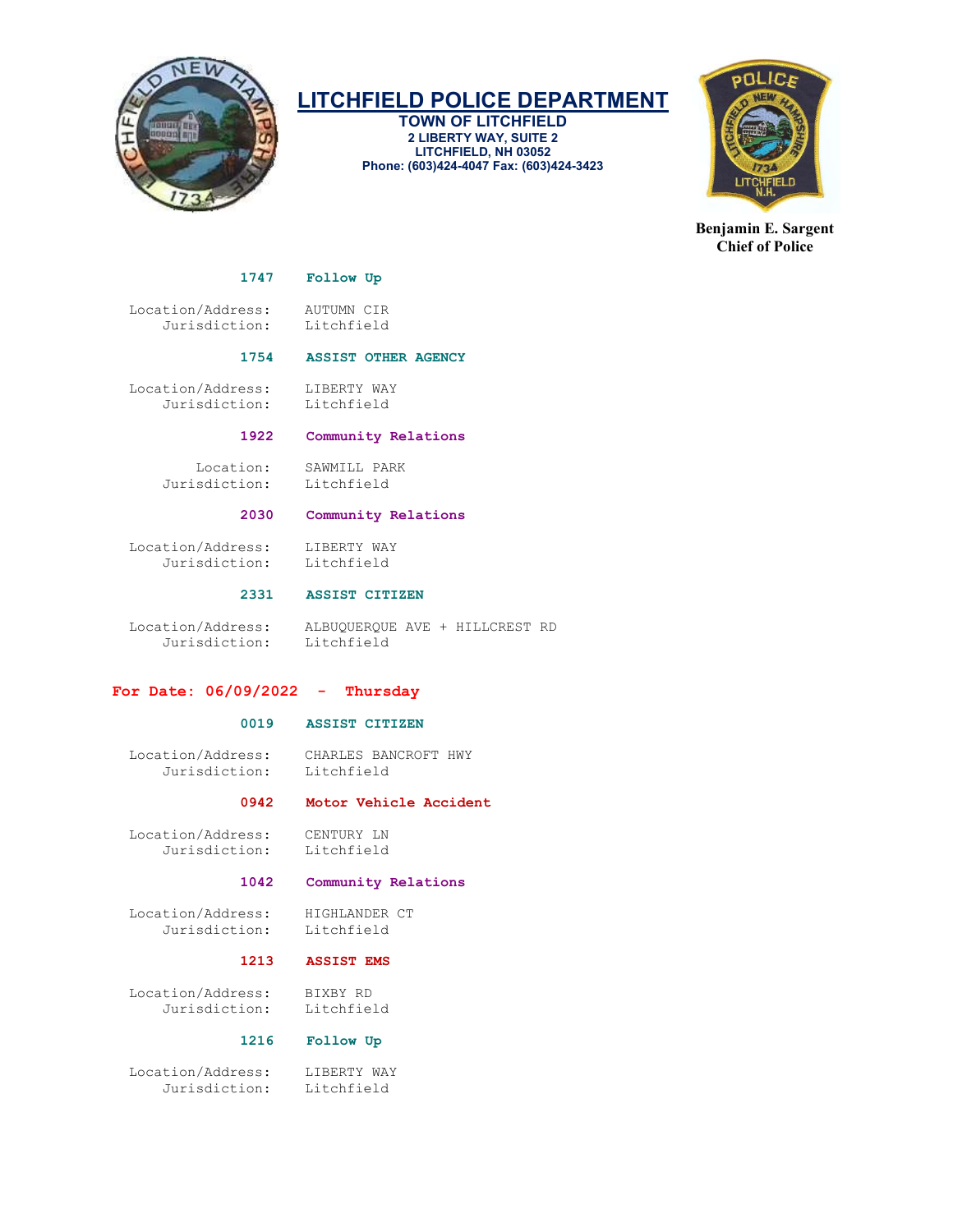#### 1237 Community Relations

 Location/Address: HIGHLANDER CT Jurisdiction: Litchfield

# 1250 Community Relations

 Location/Address: MCELWAIN DR Jurisdiction: Litchfield

#### 1255 Road Hazard

 Location/Address: PAGE RD Jurisdiction: Litchfield

# 1300 Community Relations

Jurisdiction:

Location/Address: CHARLES BANCROFT HWY<br>Jurisdiction: Litchfield

# 1326 Community Relations

 Location/Address: HIGHLANDER CT Jurisdiction: Litchfield

# 1509 ASSIST OTHER AGENCY

 Location/Address: LIBERTY WAY Jurisdiction: Litchfield

# 1649 Follow Up

 Location/Address: LIBERTY WAY Jurisdiction: Litchfield

# 2143 MOTOR VEHICLE COMPLAINT

 Location/Address: CHARLES BANCROFT HWY Jurisdiction: Litchfield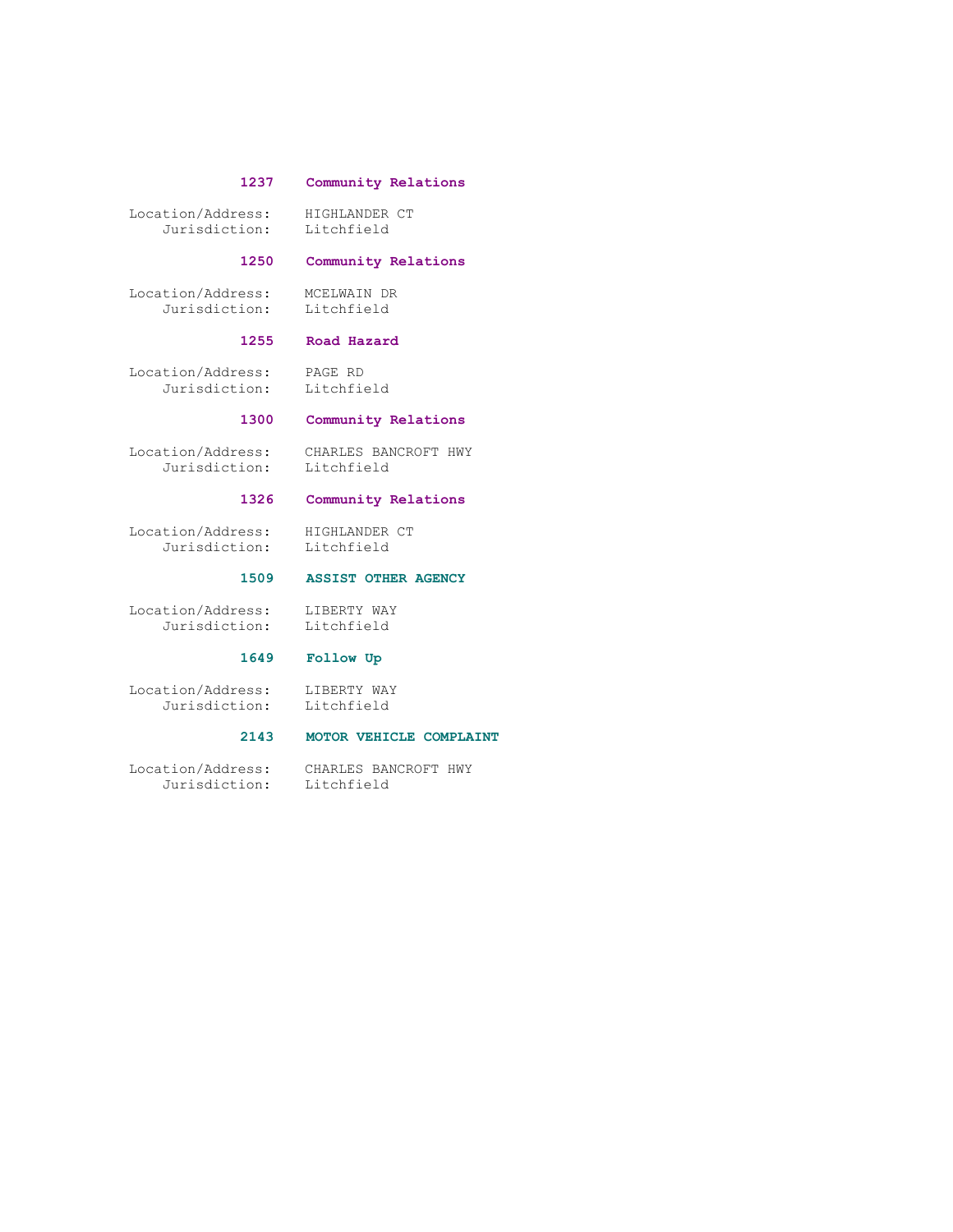

TOWN OF LITCHFIELD 2 LIBERTY WAY, SUITE 2 LITCHFIELD, NH 03052 Phone: (603)424-4047 Fax: (603)424-3423



Benjamin E. Sargent Chief of Police

# For Date: 06/10/2022 - Friday

### 0048 ALARM

 Location/Address: LOUISE DR Jurisdiction: Litchfield

#### 0756 Community Relations

Location/Address: HIGHLANDER CT<br>Jurisdiction: Litchfield Jurisdiction:

#### 0842 ASSIST EMS

 Location/Address: WATTS LNDG Jurisdiction:

### 0938 Community Relations

 Location/Address: HIGHLANDER CT Jurisdiction: Litchfield

#### 1016 Community Relations

 Location/Address: MCELWAIN DR Jurisdiction:

#### 1028 Community Relations

 Location/Address: CHARLES BANCROFT HWY Jurisdiction:

# 1036 WELFARE CHECK

 Location/Address: LANCE AVE Jurisdiction: Litchfield

# 1200 MOTOR VEHICLE COMPLAINT

Jurisdiction:

Location/Address: CHARLES BANCROFT HWY

### 1221 FINGERPRINTING

Location/Address: LIBERTY WAY<br>Jurisdiction: Litchfield Jurisdiction:

### 1325 Community Relations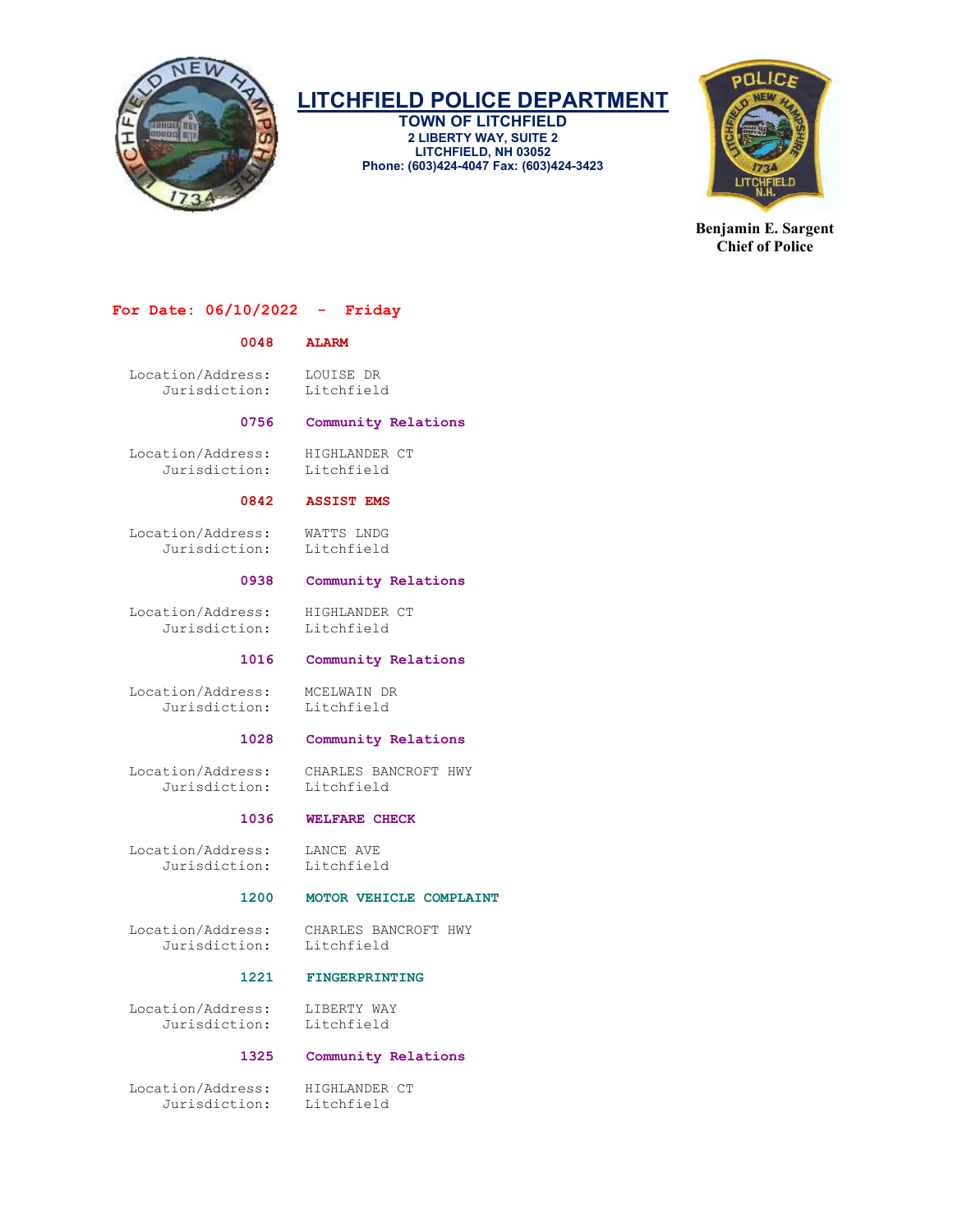# 1327 Community Relations

 Location/Address: CHARLES BANCROFT HWY Jurisdiction: Litchfield

## 1404 WELFARE CHECK

 Location/Address: NAKOMO DR Jurisdiction: Litchfield

#### 1425 WELFARE CHECK

 Location/Address: PAGE RD Jurisdiction:

# 1603 ASSIST OTHER AGENCY

 Location/Address: LIBERTY WAY Jurisdiction: Litchfield

# 1607 Follow Up

 Location/Address: LIBERTY WAY Jurisdiction: Litchfield

# 1630 SERVE RESTRAINING ORDER

 Location/Address: ARCADIAN LN Jurisdiction: Litchfield

# 1642 ASSIST OTHER AGENCY

 Location/Address: LIBERTY WAY Jurisdiction: Litchfield

# 1724 Follow Up

 Location/Address: LIBERTY WAY Jurisdiction: Litchfield

#### 1755 Community Relations

Location/Address: HIGHLANDER CT<br>Jurisdiction: Litchfield Jurisdiction:

#### 1758 Motor Vehicle Accident

 Location/Address: HIGHLANDER CT Jurisdiction:

# 2037 Community Relations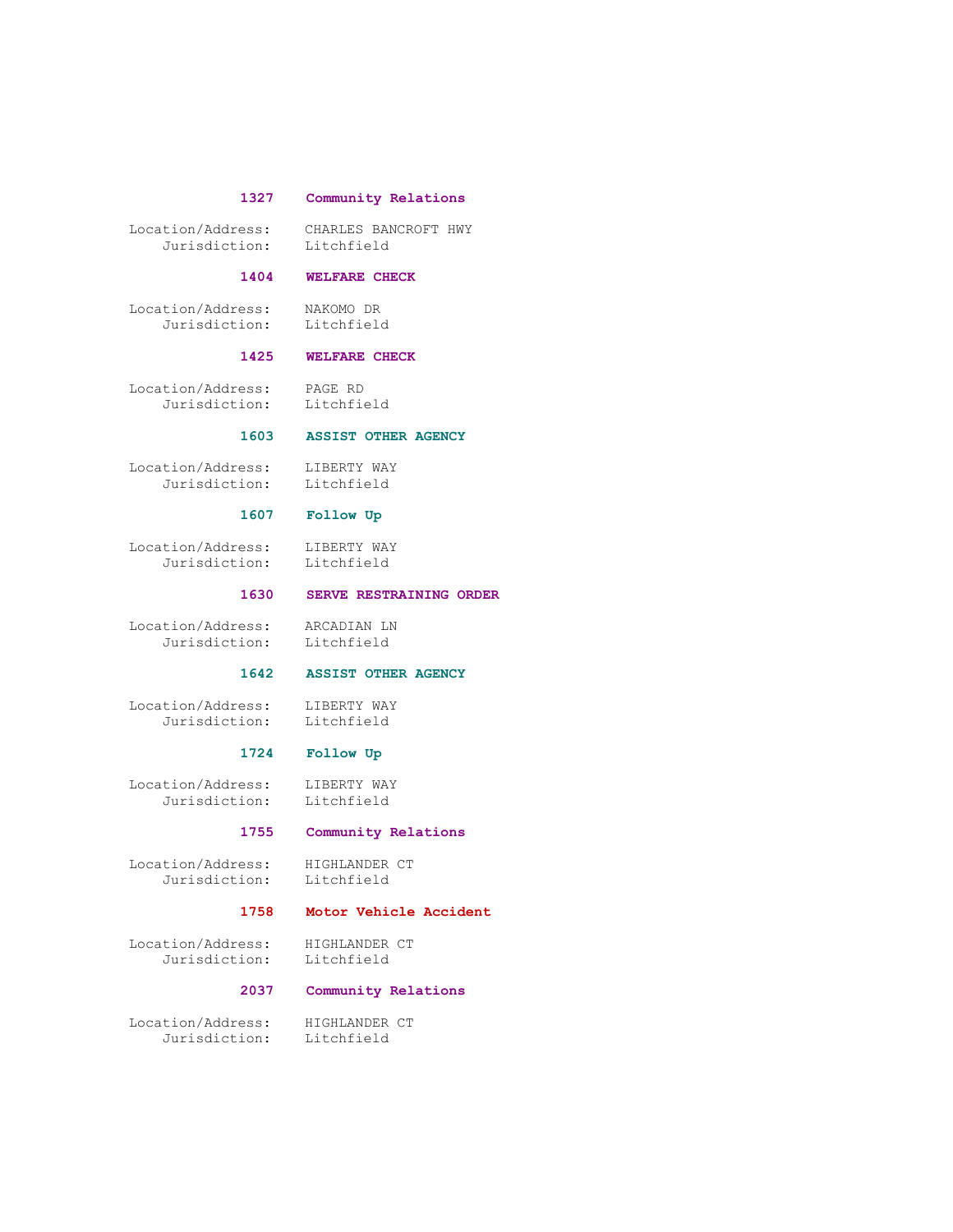

TOWN OF LITCHFIELD 2 LIBERTY WAY, SUITE 2 LITCHFIELD, NH 03052 Phone: (603)424-4047 Fax: (603)424-3423



Benjamin E. Sargent Chief of Police

### For Date: 06/11/2022 - Saturday

### 0600 Suspicious Vehicle

 Location/Address: CHARLES BANCROFT HWY Jurisdiction: Litchfield

#### 0730 Animal Involved Incident

 Location/Address: CHARLES BANCROFT HWY Jurisdiction:

### 0742 ASSIST OTHER AGENCY

 Location/Address: LIBERTY WAY Jurisdiction: Litchfield

#### 1009 Community Relations

 Location/Address: CHARLES BANCROFT HWY Jurisdiction: Litchfield

1052 ASSIST OTHER AGENCY

Location/Address: LIBERTY WAY<br>Jurisdiction: Litchfield Jurisdiction:

#### 1243 Road Hazard

 Location/Address: ALBUQUERQUE AVE + GREENWICH RD Jurisdiction:

#### 1702 SUSPICIOUS ACTIVITY

 Location/Address: CHARLES BANCROFT HWY Jurisdiction: Litchfield

# 1830 ASSIST OTHER AGENCY

 Location/Address: SNOWDROP LN Jurisdiction:

#### 1832 ASSIST OTHER AGENCY

 Location/Address: CHARLES BANCROFT HWY Jurisdiction:

### 1855 ASSIST OTHER AGENCY

 Location/Address: DERRY RD Jurisdiction: Litchfield